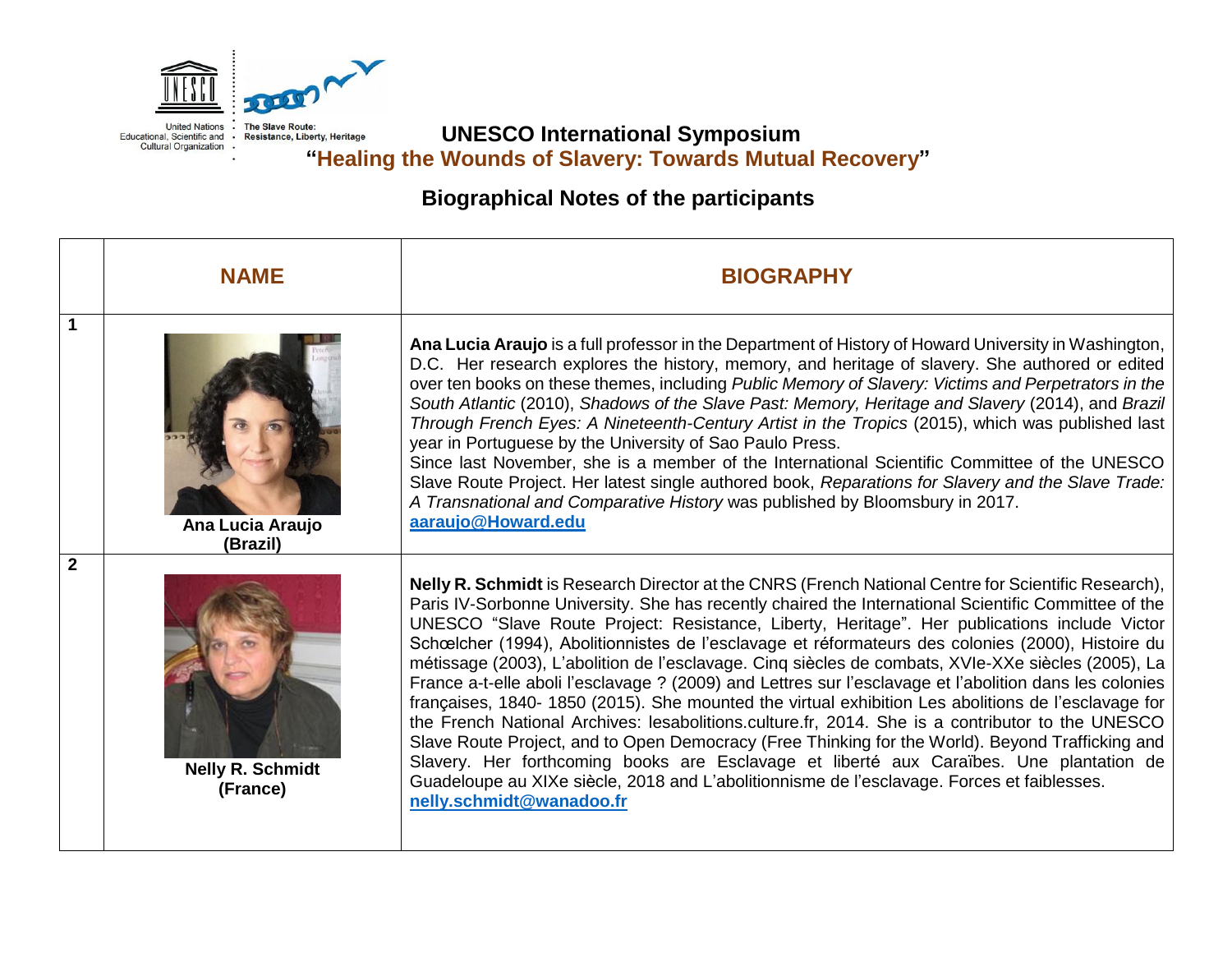| 3 | <b>Annick Thebia-Melsan</b><br>(Guyana) | Ms Annick Thébia-Melsan Aggregate of Letters, Master in Linguistic, Art History, ATM is a former<br>Senior Officer in French Diplomacy (International Affairs and Cultural Cooperation), Coordinator of<br>UNESCO/ONU for Global programs Cultural Dialogue and reconciliation: UN Conference against<br>Racism in Durban -2001, Programme for Dialogue among Civilizations at United Nations Office in<br>Geneva, International Decade for Indigenous People at the Office of the UN High Commissioner for<br>Human Rights; Collaboration with UN agencies WIPO, WHO. At UNESCO: Curator for the UNESCO<br>Fifty years (1995; TAGORE NERUDA CESAIRE" (2009); Consultancy in current Silk Roads Project.<br>Member of the Consultative Scientific Committee for Conference of Africa and Diaspora's<br>Intellectuals - CIAD I and II (Senegal/ Brazil); Author of films and publications like: Aimé CESAIRE,<br>The Vigilant Island, Meeting the conquest, The Strength to face tomorrow, Facing the Millenium<br>(2000), The Aimé Césaire's legacy (Paris 2009), Tagore, Neruda, Césaire: For a reconciled Universal<br>(UNESCO Printing 2011).<br>athebia2@gmail.com                                                                                                                                                                                                                                                                              |
|---|-----------------------------------------|-----------------------------------------------------------------------------------------------------------------------------------------------------------------------------------------------------------------------------------------------------------------------------------------------------------------------------------------------------------------------------------------------------------------------------------------------------------------------------------------------------------------------------------------------------------------------------------------------------------------------------------------------------------------------------------------------------------------------------------------------------------------------------------------------------------------------------------------------------------------------------------------------------------------------------------------------------------------------------------------------------------------------------------------------------------------------------------------------------------------------------------------------------------------------------------------------------------------------------------------------------------------------------------------------------------------------------------------------------------------------------------------------------------------------------------------------------|
| 4 | <b>Judite Blanc</b><br>(Haïti)          | <b>Judite Blanc</b> is a research psychologist trained in France and Haiti whose research interests focus<br>on Historical Trauma, Health Disparities and Psychological Resilience from a racial/ethnic and gender<br>perspective. Dr. Blanc is working as a T32 Postdoctoral Research Fellow at the Department of<br>Population Health, Center for Healthful Behavior Change at New York University Langone Health<br>(NYULH). She is leading a study on psychosocial factors of insufficient sleep in blacks and whites<br>among others. Previously, she served as an outpatient therapist in community mental health services.<br>Also, she taught psychology to undergraduate students in Haiti.<br>In 2017, she co-directed and published the text: "Pensée afro-caribéenne et (psycho) traumatismes<br>de l'esclavage et de la colonisation" (Afro-Caribbean thought and (psychological) traumas of slavery<br>and colonization).<br>Dr Blanc is the founder and coordinator of SITWOMAFRIKA (Psychotrauma and Africanity), an<br>institute for research on the psychosocial impact of slavery and colonization in Haiti. In 2015, she<br>founded the first International Festival of Africana Psychology (Festival Entenasyonal Sikoloji<br>Afriken-FESA), which second bi-annual edition held in four countries in 2018, including Senegal,<br>Haiti, Canada, and the United-States.<br>Judite.Blanc@nyulangone.org<br>juditeblanc@yahoo.fr |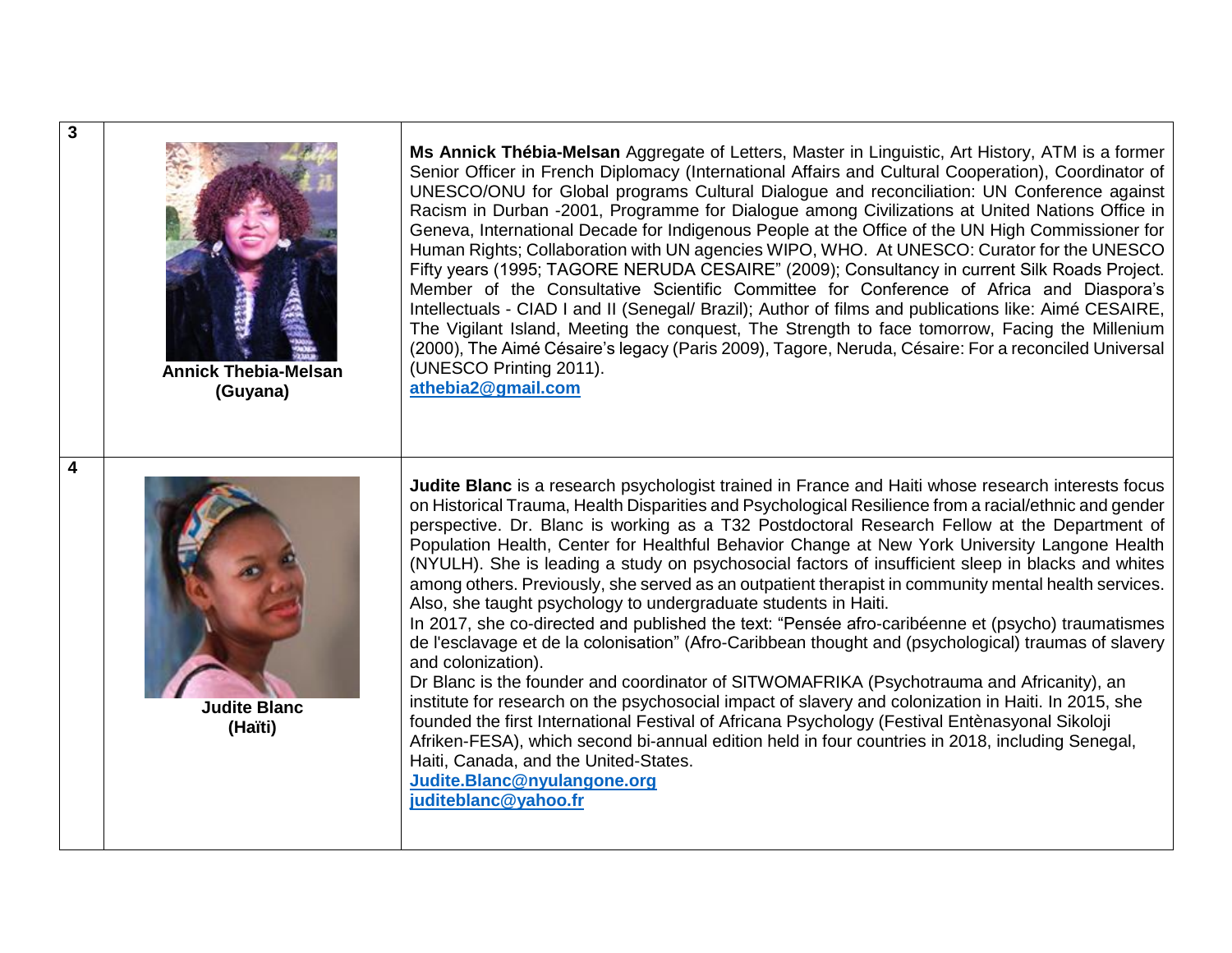

**5**

**6**

**Munyiri Venanzio Mwangi (Kenya/Colombia)**

**Munyiri Venanzio Mwangi** is a Catholic Missionary priest, born in Kenya, Africa. He has been working in Colombia for the last 15 years. He holds a bachelor´s degree in Philosophy and Theology; Master's degree in Education with emphasis in human development and is currently a Ph.D candidate in Education at the "Universidad San Buenaventura" in Cali, Colombia. His professional life has been in the field of accompaniment, research and promotion of Afro-descendant people at various levels. He is currently in charge of "African descendant pastoral attention" (pastoral afrodescendiente) both at the archdiocese of Cali and South America.

He is an active promoter of "Schools of forgiveness and reconciliation" among the African descendant communities, director of a Diploma course in indigenous community processes, founder of a mobile school for ancestral wisdom heritage focused on black communities family ties and a lecturer at the Catholic University in the city of Cali, Colombia.

**[venmwangi@yahoo.com](mailto:venmwangi@yahoo.com)**



**Aimé Charles-Nicolas** (**Martinique**)

**Aimé Charles-Nicolas** is Professor of medicine, medical psychology and psychiatry at the Faculty of Medicine of Antilles-Guyane. He participated in the creation of the Marmottan Hospital in Paris in 1971 when the drug phenomenon emerged, and in the implementation of other concrete responses such as centers, post-treatments, doctors and social workers' trainings, and public awareness. His name remains attached to addiction treatments in France, particularly through the Centre Pierre Nicole, that he founded in Paris and led for eleven years and which is still in operation today. His theoretical contributions mainly concern the field of addiction, including the conceptual tools of addicts' psychopathology Sensations Taking the Place of Affect, (1974), Drug Addict's Identity (1976), Passionate Relationship to Drug (1979), and Risk-Taking and Ordeal Behavior. Mr Charles-Nicolas is cited in 435 international scientific papers according to Medline. His theoretical contributions also cover the psychopathology of the HIV carrier, transcultural psychiatry, and social intervention/action (Local Policies Preventions).

In 2016, he organized the International Scientific Conference on the theme: "Slavery: What is its Impact on the Psychology of Populations?", in collaboration with the UNESCO Slave Route Project and the Association First Caraïbes.

**[acn972@gmail.com](mailto:acn972@gmail.com)**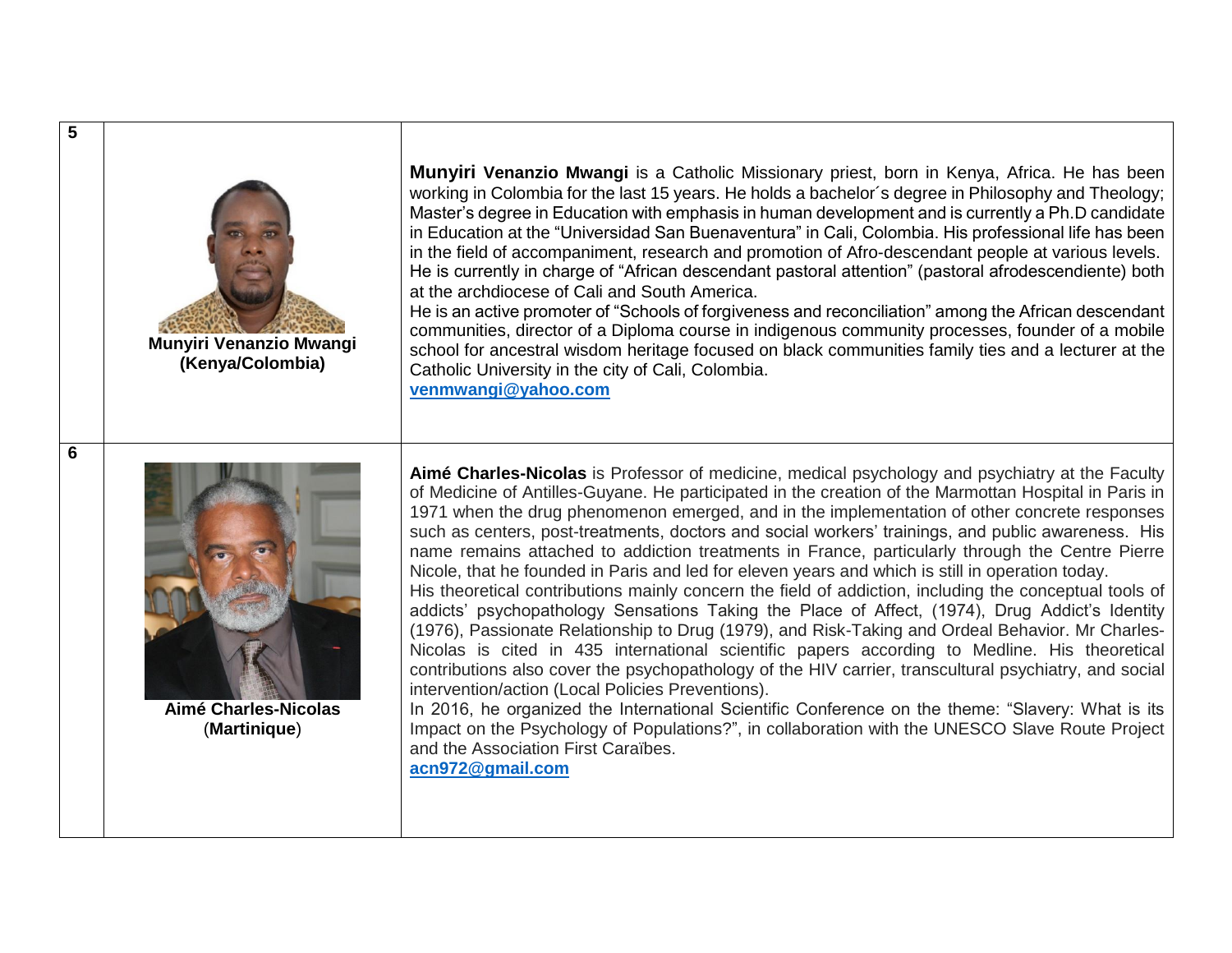|   | <b>Ibrahima Seck</b><br>(Senegal / USA)  | <b>Ibrahima Seck</b> is member of the History Department of University Cheikh Anta Diop of Dakar<br>(UCAD), Senegal. His research is mostly devoted to the historical and cultural links between West<br>Africa and Louisiana with a special interest for miscellaneous aspects of culture such as religious<br>beliefs, music, and foodways.<br>He is now holding the position of Director of research of the Whitney Plantation Slavery Museum<br>located in Wallace, Louisiana.<br>He is the author of a book on this historic site entitled "Bouki fait Gombo: A History of the Slave<br>Community of Habitation Haydel (Whitney Plantation) Louisiana, 1750-1860. [New Orleans: UNO<br>Press, 2014].<br>birimaseck@hotmail.com                                                                                                                                                                                 |
|---|------------------------------------------|---------------------------------------------------------------------------------------------------------------------------------------------------------------------------------------------------------------------------------------------------------------------------------------------------------------------------------------------------------------------------------------------------------------------------------------------------------------------------------------------------------------------------------------------------------------------------------------------------------------------------------------------------------------------------------------------------------------------------------------------------------------------------------------------------------------------------------------------------------------------------------------------------------------------|
| 8 | <b>Ariane Giacobino</b><br>(Switzerland) | Ariane Giacobino was trained as an MD, at Geneva University, Faculty of Medicine (Switzerland).<br>Ms Giacobino is specialist in medical genetics, with both a clinical and a research activity. She also<br>spent 3 years at Pittsburgh University, USA, performing research in molecular genetics and<br>epigenetics.<br>She has since 2006 developed at Geneva University her own research laboratory on epigenetics,<br>with a specific interest on the potential transgenerational inheritance of epigenetic changes.<br>She has published numerous peer-reviewed articles on human genetics and epigenetics, and has<br>participated to different studies involving the epigenetic changes subsequent to trauma.<br>She is member of the Swiss, European and American Societies of Human Genetics and member of<br>the ethic committee of the Swiss Academy of Medical Sciences.<br>ariane.Giacobino@unige.ch |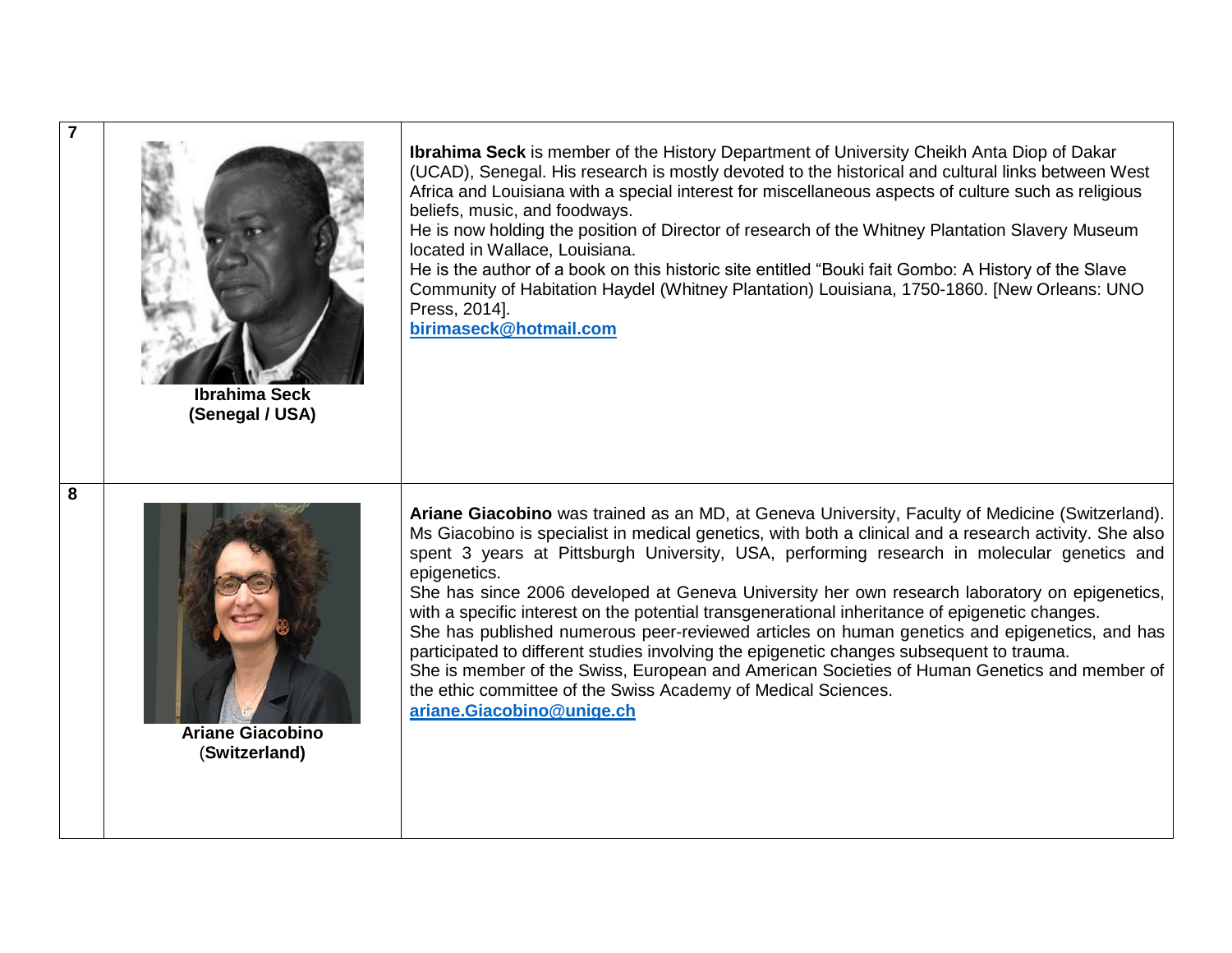| 9  |                                 |                                                                                                                                                                                                                                                                                                                                                                                                                                                                                                                                                                                                                                                                                                                                                                                                                                                                                                                  |
|----|---------------------------------|------------------------------------------------------------------------------------------------------------------------------------------------------------------------------------------------------------------------------------------------------------------------------------------------------------------------------------------------------------------------------------------------------------------------------------------------------------------------------------------------------------------------------------------------------------------------------------------------------------------------------------------------------------------------------------------------------------------------------------------------------------------------------------------------------------------------------------------------------------------------------------------------------------------|
|    | <b>Prinny Anderson</b><br>(USA) | <b>Prinny Anderson</b> is a descendant of 90+ enslaver families from Virginia. To build bridges to the<br>descendants of people my ancestors enslaved, co-founded the Monticello Community (2005). Have<br>held descendant gatherings and are currently creating our intertwined history as a platform for<br>dialogue about racism and social justice.<br>Founding member of Coming to the Table (2006), a national organization providing leadership,<br>support and tools for people to address the legacies of slavery, racism and inequity in the US. Have<br>a discussion group in the Durham/Chapel Hill, NC, area.<br>She is Secretary of the Board of Directors of Joseph McGill's Slave Dwelling Project, sleeping in slave<br>dwellings, offering educational moments, and sitting in conversation circles, all intended to change<br>the narrative of American history.<br>prinny@prinnyanderson.com |
| 10 | <b>Benjamin Bowser</b><br>(USA) | Benjamin Bowser is from New York City, completed his doctorate at Cornell University and is<br>recently Emeritus Professor of Sociology and Social Services at California State University East<br>Bay in Hayward, California.<br>Mr Bowser is a research and medical sociologists specializing in African American communities<br>and evaluations research.<br>His most recent work has focused on the long-term impacts of slavery on contemporary cultures in<br>the West with Paul Lovejoy (eds.) The Transatlantic Slave Trade and Slave: New Directions in<br>Teaching and Learning (2012).<br>He has pioneered in the development of strategies to access hidden and hard to reach urban sub-<br>populations to conduct health risk surveys and HIV prevention education.<br>benjamin.bowser@csueastbay.edu                                                                                               |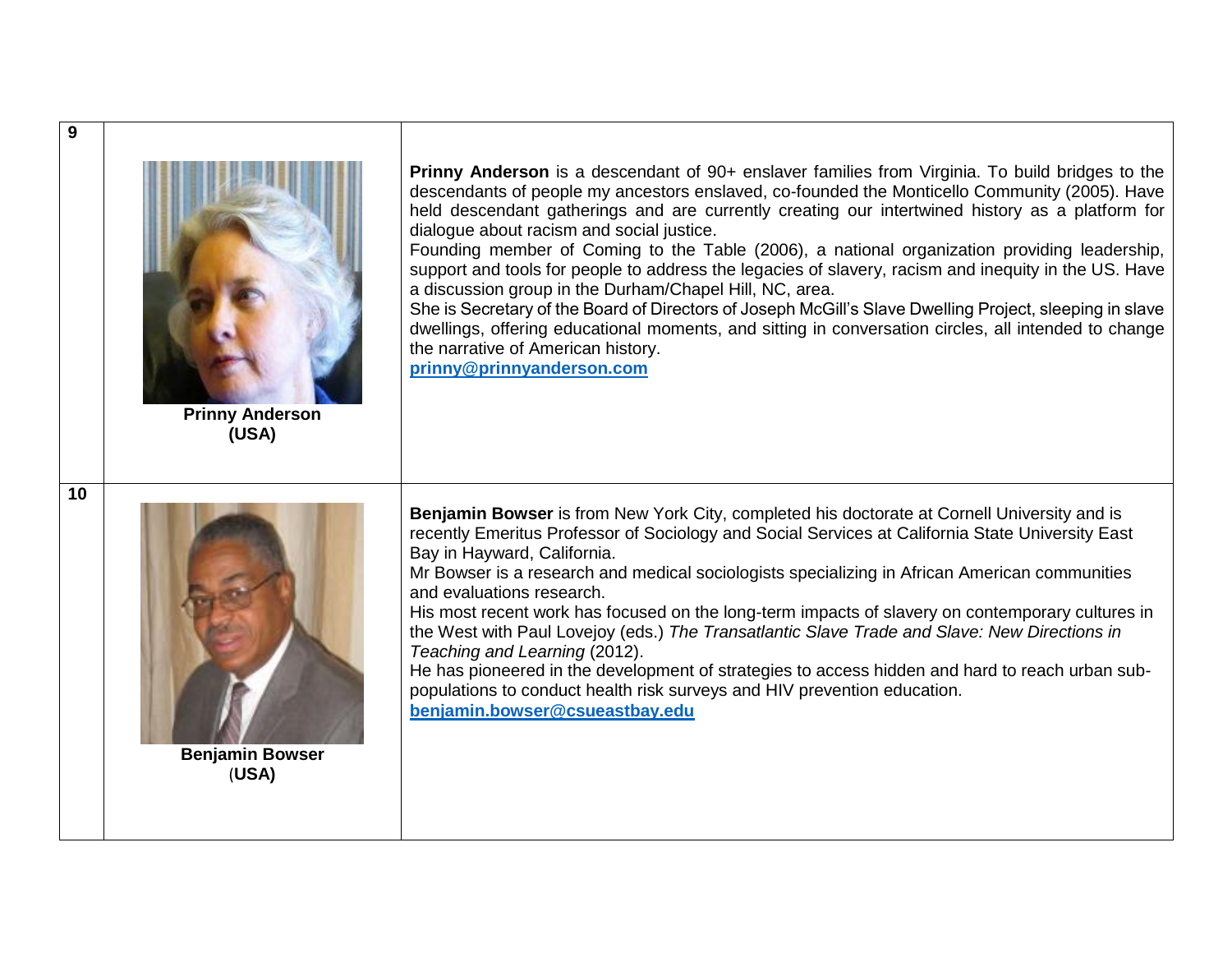| 11 | <b>Katrina Browne</b><br>(USA)    | Katrina Browne produced/directed the Emmy-nominated Traces of the Trade: A Story from the Deep<br>North, a documentary about her slave-trading ancestors from Rhode Island, the hidden history of the<br>North's complicity in slavery, and her family's reckoning with questions of privilege and repair today.<br>Traces premiered at Sundance (2008), and then aired on PBS (broadcasts also in Canada, Cuba<br>and Bermuda). Katrina travels extensively with the film as a speaker/trainer – in the U.S. and<br>overseas.<br>She co-founded The Tracing Center on Histories and Legacies of Slavery to help improve how slavery<br>is taught in schools and interpreted at historic sites and museums. The film contributed to the<br>Episcopal Church's 2006 decision to atone for its role in slavery.<br>Katrina now works for the Church as a consultant on their Becoming Beloved Community racial justice<br>and healing initiatives.<br>She has a particular focus in her work on the range of psychological/emotional legacies of slavery<br>and racism in white Americans, and how to transform dynamics such as denial, defensiveness or<br>shame into heart and mind-states that can be in service to racial justice and right relationship.<br>kbrowne@tracesofthetrade.org |
|----|-----------------------------------|----------------------------------------------------------------------------------------------------------------------------------------------------------------------------------------------------------------------------------------------------------------------------------------------------------------------------------------------------------------------------------------------------------------------------------------------------------------------------------------------------------------------------------------------------------------------------------------------------------------------------------------------------------------------------------------------------------------------------------------------------------------------------------------------------------------------------------------------------------------------------------------------------------------------------------------------------------------------------------------------------------------------------------------------------------------------------------------------------------------------------------------------------------------------------------------------------------------------------------------------------------------------------------------------|
| 12 | Mr Robert (Rob) Corcoran<br>(USA) | Robert (Rob) Corcoran, is Author of 'Trust building: An Honest Conversation on Race,<br>Reconciliation, and Responsibility', is a trainer, facilitator and racial healing practitioner, who has<br>worked with diverse and polarized groups across North America and Europe and in Australia, India,<br>South Africa and Brazil.<br>He is Founder Emeritus of Hope in the Cities, the flagship national programme of Initiatives of Change<br>USA, which models honest conversation and sustained partnerships across traditional boundaries.<br>He served as National Director for Initiatives of Change from 2006 to 2016.<br>robcorcoranmusic@yahoo.com                                                                                                                                                                                                                                                                                                                                                                                                                                                                                                                                                                                                                                   |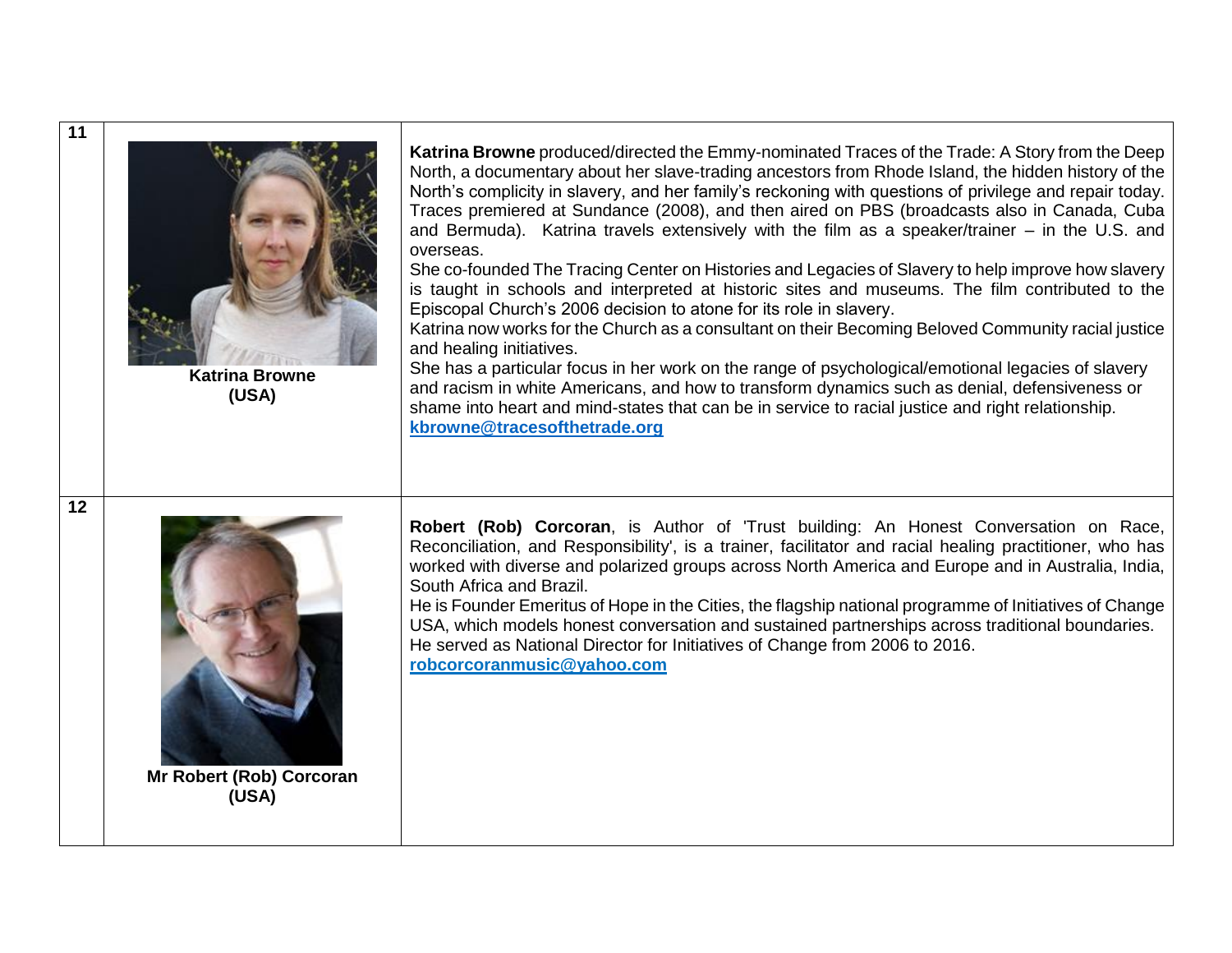| 13 | <b>Mr John Cummings</b><br>(USA) | John J. Cummings, III is an 81-year old New Orleans native and graduate of Loyola University<br>School of Law. He practiced law in New Orleans for more than 50 years, specializing in class actions<br>and mass tort litigation. He has represented oppressed and abused minorities for most of his<br>professional life.<br>John is the Founder of the Whitney Plantation Museum in Louisiana, where the facts of slavery in the<br>United States are presented. He has focused for the past fifteen years on the re-development of the<br>Whitney Plantation as a Memorial and Site of Memory. It was opened to the public on December 7,<br>2014 and he is actively involved in its operations daily.<br>john.cummings3@gmail.com                                                                                                                                                                                                                                                                                                                                                                                                                                                                                                |
|----|----------------------------------|--------------------------------------------------------------------------------------------------------------------------------------------------------------------------------------------------------------------------------------------------------------------------------------------------------------------------------------------------------------------------------------------------------------------------------------------------------------------------------------------------------------------------------------------------------------------------------------------------------------------------------------------------------------------------------------------------------------------------------------------------------------------------------------------------------------------------------------------------------------------------------------------------------------------------------------------------------------------------------------------------------------------------------------------------------------------------------------------------------------------------------------------------------------------------------------------------------------------------------------|
| 14 | <b>Vincent Deforest</b><br>(USA) | Vincent A. Deforest, Preservationist and Social Activist and his brother Robert A. DeForest<br>cofounded the African American institute for Historic Preservation and Community Development,<br>which is initially the Afro-American Bicentennial Corporation in 1971. Under contract with the National<br>Park service (NPS) and other government agencies, more than 70 African American landmarks in<br>the United States received recognition through the efforts of the African American Institute. Five of<br>them are now national historic sites. In the 1900s and 2000s, Mr Deforest worked for the National<br>Park Service. His assignments included Youth Development Coordinator, Special Observance<br>Coordinator and Underground Railroad (UGRR) Coordinator. He worked with local and federal<br>officials, and community leaders and organizations, with a particular emphasis on involving youth,<br>Native Americans and other minorities in the projects. He finished his career at NPS as Special<br>Assistant to the Director. He is currently working with organizations and programs within North<br>America to build a coalition in support of the UNESCO Slave Route Movement.<br>vincentdeforest@aol.com |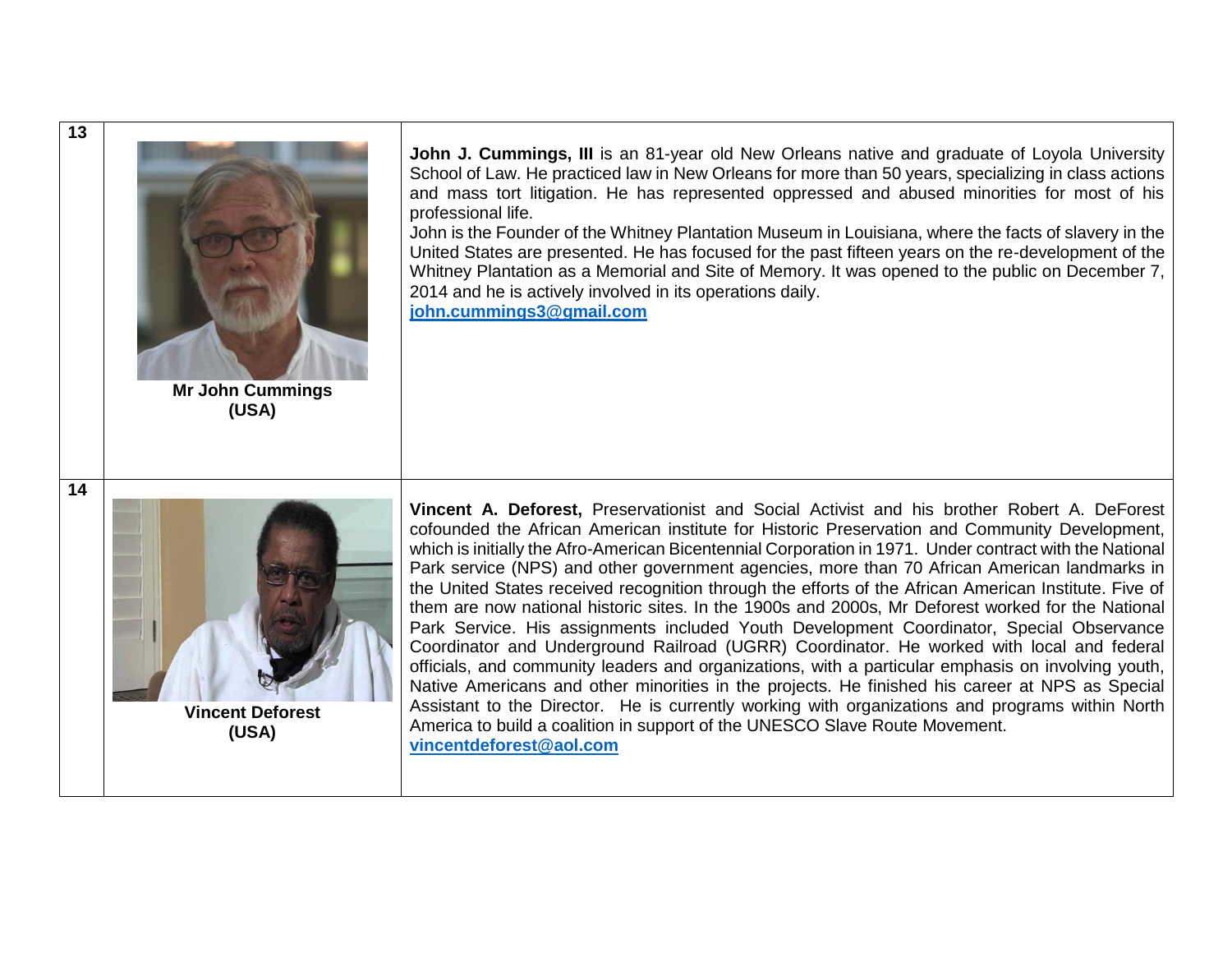| 15 | <b>Joy Angela DeGruy</b><br>(USA) | Joy Angela DeGruy holds a Bachelor of Science degree in Communication, a Master's degree in<br>Social Work (MSW), a Master's degree in Clinical Psychology, and a PhD in Social Work Research.<br>Ms. DeGruy is a nationally and internationally renowned researcher and educator. For over two<br>decades, she served as an Assistant Professor at Portland State University's School of Social Work<br>and now serves as President and Chief Executive Officer of Joy DeGruy Publications Inc.<br>Ms DeGruy's research focuses on the intersection of racism, trauma, violence and American chattel<br>slavery. She has over thirty years of practical experience as a professional in the field of social work.<br>She conducts workshops and trainings in the areas of intergenerational/Historical trauma, mental<br>health, social justice, improvement strategies and evidence based model development.<br>Ms DeGruy has published numerous refereed journal articles and authored her seminal book entitled<br>"Post Traumatic Slave Syndrome: America's Legacy of Enduring Injury & healing". She has<br>developed the "African American Male Adolescent Respect Scale" an assessment instrument<br>designed to broaden our understanding of the challenges facing these youth in an effort to prevent<br>their representation in the criminal justice system.<br>joy3adl@gmail.com;<br>info@joydegruy.com |
|----|-----------------------------------|---------------------------------------------------------------------------------------------------------------------------------------------------------------------------------------------------------------------------------------------------------------------------------------------------------------------------------------------------------------------------------------------------------------------------------------------------------------------------------------------------------------------------------------------------------------------------------------------------------------------------------------------------------------------------------------------------------------------------------------------------------------------------------------------------------------------------------------------------------------------------------------------------------------------------------------------------------------------------------------------------------------------------------------------------------------------------------------------------------------------------------------------------------------------------------------------------------------------------------------------------------------------------------------------------------------------------------------------------------------------------------------------------------------------|
| 16 | <b>John Franklin</b><br>(USA)     | John Franklin serves as Cultural Historian and senior manager in the Office of External Affairs at<br>Smithsonian's National Museum of African American History and Culture. Mr Franklin received his<br>bachelor's degree in Anthropology from Stanford University, with a focus on French-speaking West<br>Africa and Caribbean societies. He later did graduate work at Johns Hopkins School of Advanced<br>International Studies focusing on African development issues. Prior to joining the National Museum<br>of African American History and Culture, Mr. Franklin served as a Program Manager and Curator with<br>Smithsonian's Center for Folklife and Cultural Heritage, where his responsibilities included curating<br>the annual Smithsonian's Folklife Festival's programming around Washington, D.C, Mali, Cabo Verde<br>and Bahamas. Mr Franklin also served as Programme Specialist in the Smithsonian's Office of<br>Interdisciplinary Studies where he organized conferences on Black Francophone Presence in the<br>U.S, African Americans and the Evolution of the Living Constitution, African Immigration, West Africa<br>Research and Human Rights and Scientific Progress and seminars on Cultural Diversity.<br>franklinj@si.edu                                                                                                                                                         |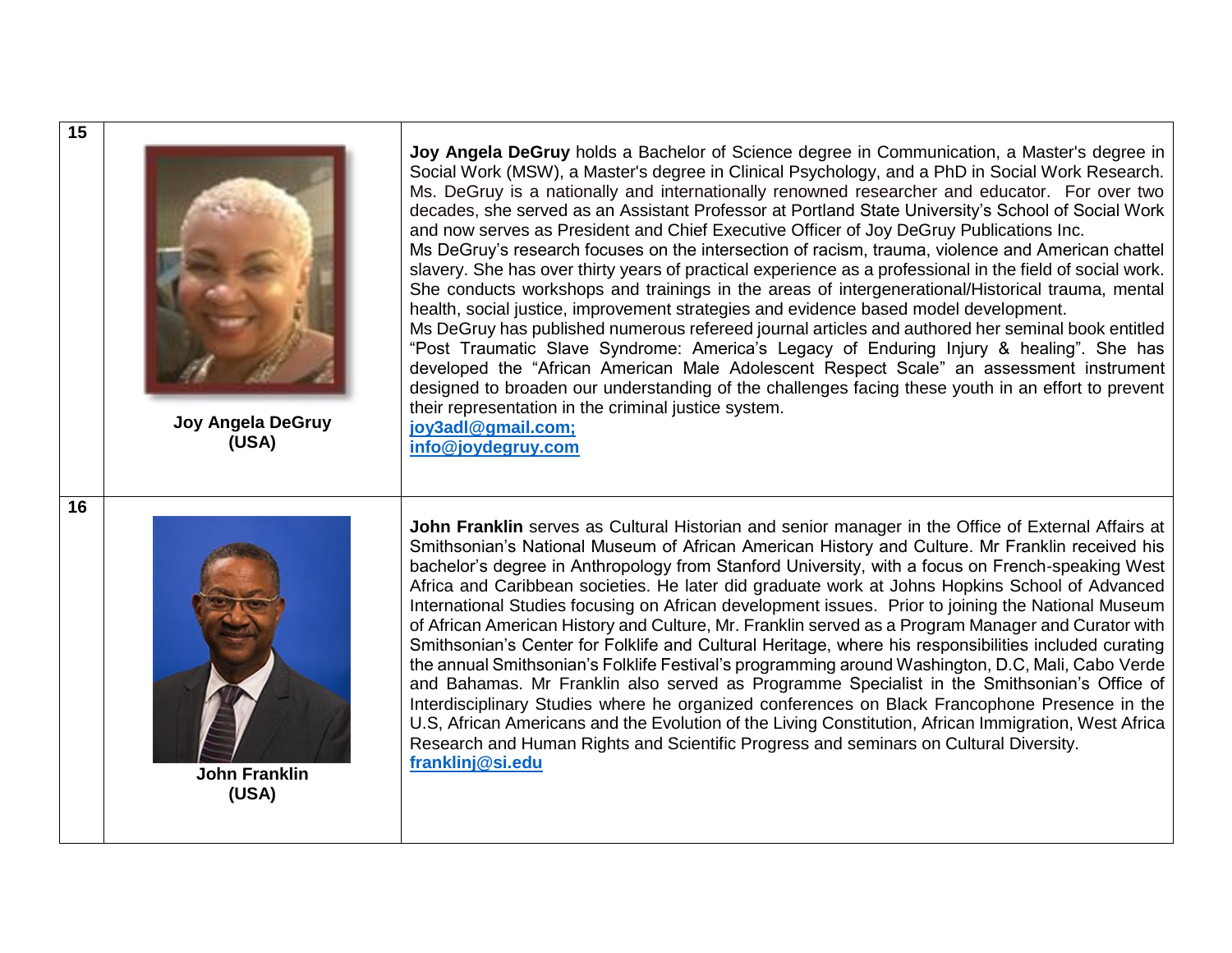| 17 | Kenneth J. Gergen<br>(USA)  | Kenneth J. Gergen is a Senior Research Professor in Psychology at Swarthmore College, and<br>President of the Taos Institute.<br>He is internationally known for his contributions to social constructionist theory, technology and<br>cultural change, the self and relational practices.<br>His major writings include, Realities and Relationships: Soundings in Social Construction, The<br>Saturated Self: Dilemmas of Identity in Contemporary Life, An Invitation to Social Construction, and<br>Relational Being: Beyond Self and Community.<br>Gergen lectures throughout the world, and has received numerous awards for his work, including<br>honorary degrees in both the U.S. and Europe.<br>kgergen1@swarthmore.edu                                                                                                                                                                                                                                                                                                                                                                                                                                                                                                                                                                                        |
|----|-----------------------------|---------------------------------------------------------------------------------------------------------------------------------------------------------------------------------------------------------------------------------------------------------------------------------------------------------------------------------------------------------------------------------------------------------------------------------------------------------------------------------------------------------------------------------------------------------------------------------------------------------------------------------------------------------------------------------------------------------------------------------------------------------------------------------------------------------------------------------------------------------------------------------------------------------------------------------------------------------------------------------------------------------------------------------------------------------------------------------------------------------------------------------------------------------------------------------------------------------------------------------------------------------------------------------------------------------------------------|
| 18 | <b>Peter Hanes</b><br>(USA) | Peter Hanes is an Information Technologist/ Editor of African North American Studies - A<br>descendant of enslaved persons who worked at George Washington's Mount Vernon and James<br>Madison's Montpelier. Hanes has been a coordinator for annual Washington, DC Emancipation<br>Commemoration educational programmes since the early 1990s. He is specialist in the electronic<br>marketing of African American and African Canadian heritage educational information and<br>programmes to Washington DC, national and North American (USA-Canada) public audiences; and<br>he is the editor for African American Heritage News Digest.<br>Former US Department of the interior headquarters IT specialist, Hanes has served on the planning<br>committees or supported numerous Washington, DC, national/ international African American and<br>African Canadian Heritage public programmes including national/ international commemorations and<br>conferences in the USA and Canada since 2001. He is member of the ISC of UNESCO Slave Route<br>Project (SRP), Advisory Boards and expert at the technical meeting on "Development of a Conceptual<br>and Methodological Guide and the Training Modules on Itineraries and Tourism of Memory" of the<br>UNESCO Slave Route project in 2012.<br>phanes93@gmail.com |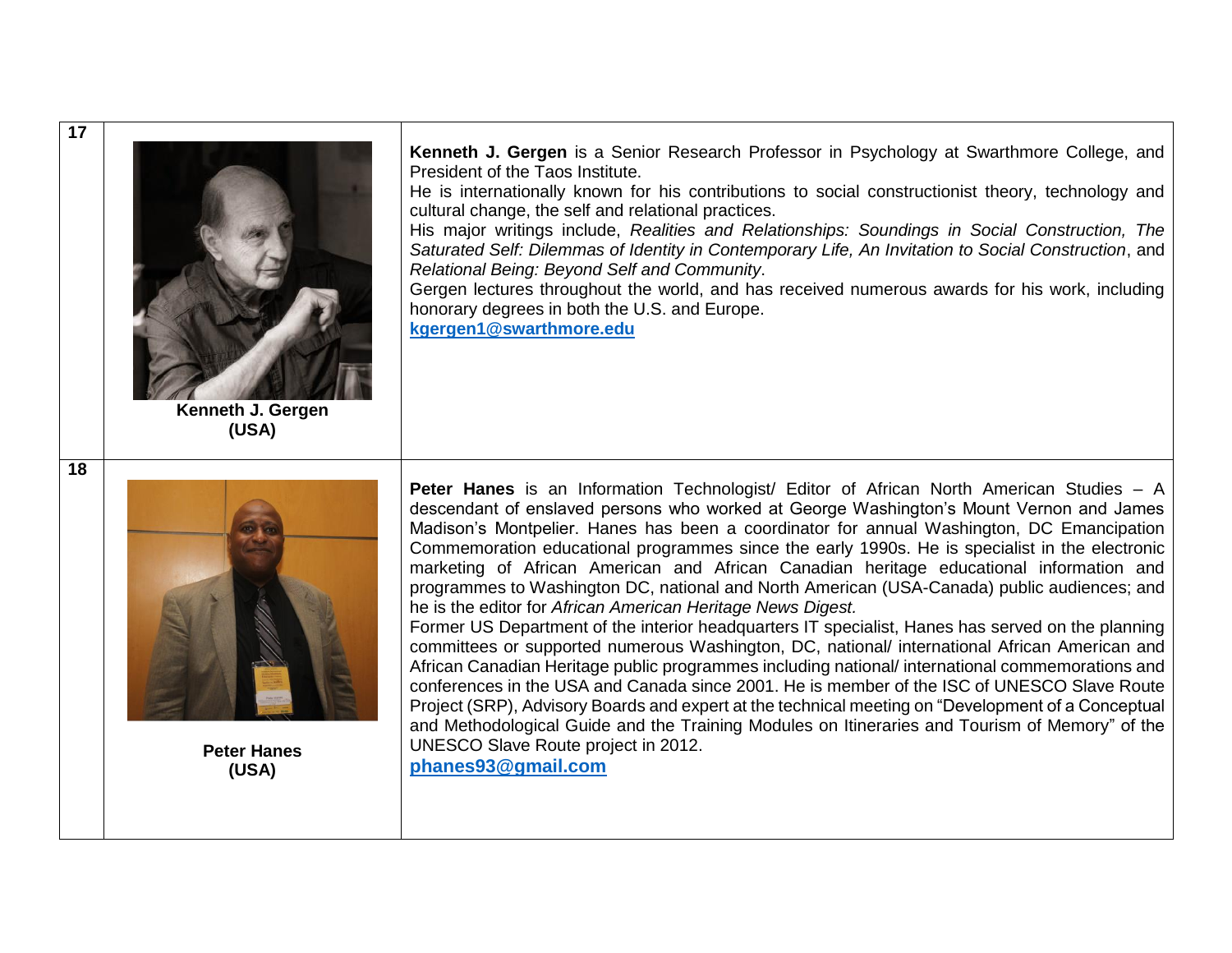

**Fatimah L.C. Jackson (USA)**



**Ms Khatarya Um (USA)**

**Fatimah L. C. Jackson** received her BA (*cum laude* with Distinction in all subjects), MA, and PhD from Cornell University. She conducts research on, and is particularly interested in human-plant coevolution, especially the influence of phytochemicals on human metabolic effects and evolutionary processes and in population substructure in peoples of African descent.

She developed ethnogenetic layering as a computational tool to identify human microethnic groups and quantitative approaches to understanding the effects of population stratification on health disparities. Trained as Human biologist, Dr Jackson has published extensively in such journals as *Human Biology*, *Biochemical Medicine and Metabolic Biology*, and *the Journal of the National Medical Association*, *Science, Nature*, *Frontiers in Genetics*, and others.

Ms Jackson has taught widely and is currently Professor of Biology and Director of the W. Montague Cobb Research Laboratory at Howard University. In 2017, Howard University named her STEM Woman Researcher of the Year and she received the Outstanding Service Award from the Department of Biology. She is chair of the Natural Sciences Division, Howard University, College of Arts and Sciences.

**[fatimah.jackson@howard.edu](mailto:fatimah.jackson@howard.edu)**

**Khatarya Um** is Associate Professor of Asian American and Asian Diaspora Studies, and Chair of Peace and Conflict Studies at the University of California Berkeley. She received her PhD in Political Science from the University of California, Berkeley and was Berkeley Chancellor's Distinguished Postdoctoral Fellow. Her research and teaching interests focus simultaneously on Southeast Asia and Southeast Asian American communities and include politics and societies of Southeast Asia, refugee, diaspora and transnational studies, postcolonial studies, and genocide studies. She has written widely on the Cambodian genocide and on conflict and post conflict issues including the experiences of women survivors of genocide. Her current research interests center on the politics of memory and commemoration, with a special focus on second generation "postmemory."

In addition to her academic work, Ms Um is actively involved in community advocacy. She has served on numerous national and community boards and has received numerous recognitions for her social justice works and leadership roles, including recognitions from Congresswomen Barbara Lee and Congresswoman Anna Eshoo. She was a Chancellor Public Scholar and the first Cambodian American woman to receive a PhD.

**[umk@berkeley.edu](mailto:umk@berkeley.edu)**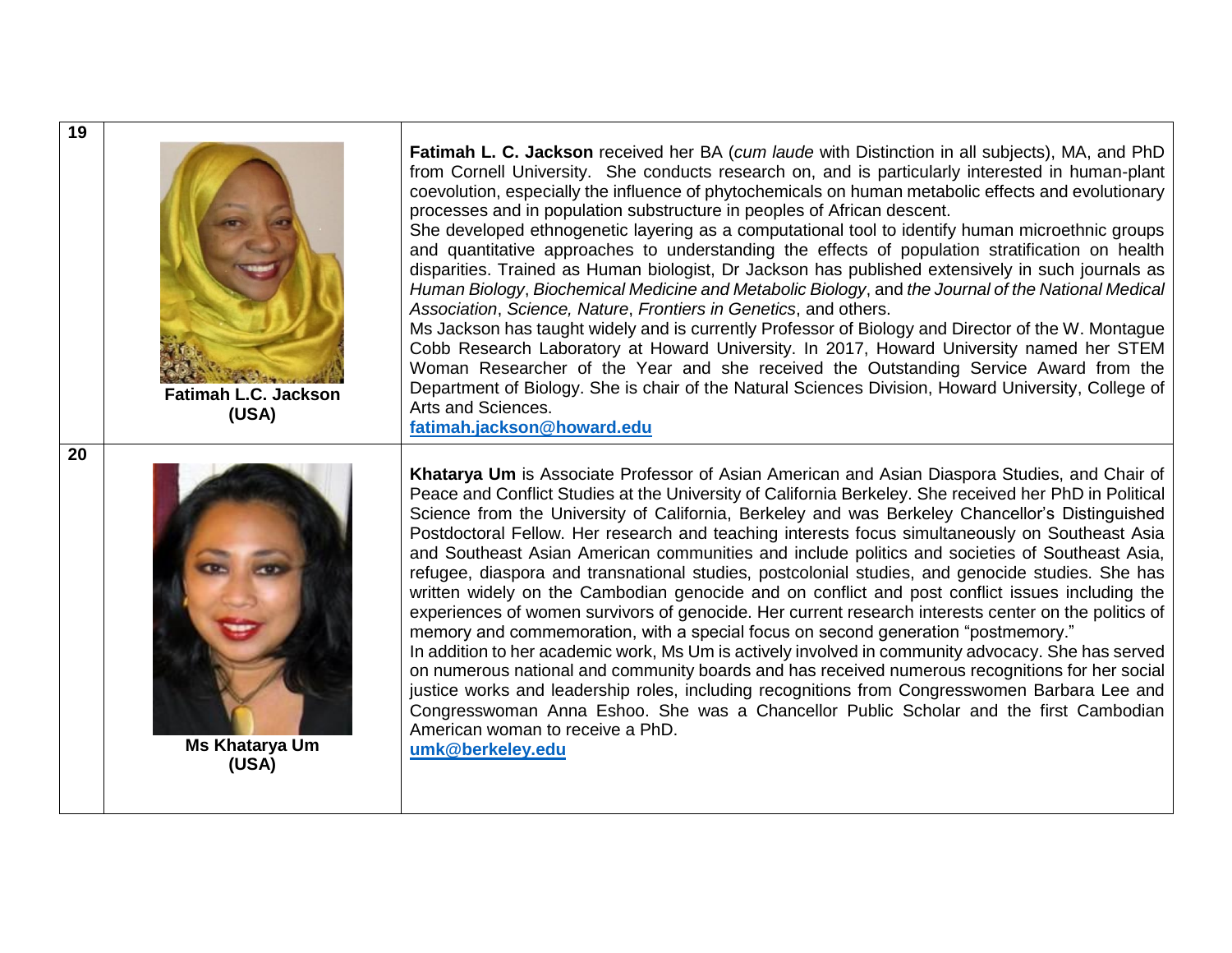**Erica Wilkins** is Programme director of the Doctorate of Couple and Family Therapy at Drexel University. Her research agenda explores the ways the residuals of slavery affect the formation of Black womanhood as well as clinical training. She has forged intercollegiate research collaborations with colleagues across the United States.

Ms Wilkins has also presented at local, national, and international conferences. Clinically, she assists clients in coping with the residual effects of slavery, recovery from various historical traumas, grief and loss, anxiety, depression, trauma and abuse and addiction, culturally competent services, and contextual therapy.

**[ejw72@drexel.edu](mailto:ejw72@drexel.edu)**

**Erica Wilkins (USA)**



**George Woods (USA)**

**George Woods**, MD, L.F.A.P.A. is a practicing Neuropsychiatrist and internationally known Mental health expert and recipient of the 2018 Distinguished Alumni Award from the University of Utah Medical Center. Over the past three decades, his clinical practice has focused on Neurodevelopmental disorders and Geriatric Psychiatry.

He is immediate past President of the International Academy of Law and Mental Health. He was asked to continue as Secretary-General of the International Academy of Law and Mental Health during the amalgamation with the Institute of Ethics, Medicine, and Public Health at the Sorbonne, Paris, France.

Since 2002, he has taught Clinical Aspects of Forensic Psychiatry at Morehouse School of Medicine in Atlanta, Georgia (currently on sabbatical until 2018). He is a Lecturer at the University of California, Berkeley School of Law. He is cohost of Where Mental Health Meets the Law, a Thomson Reuters webinar with Westlaw. Mr Woods has also consulted with forensic systems internationally, including Malawi, Pakistan, The Hague, Uganda, Kenya, Zanzibar, Senegal, Tanzania, Italy, and Japan. **[gwoods@georgewoodsmd.com](mailto:gwoods@georgewoodsmd.com)**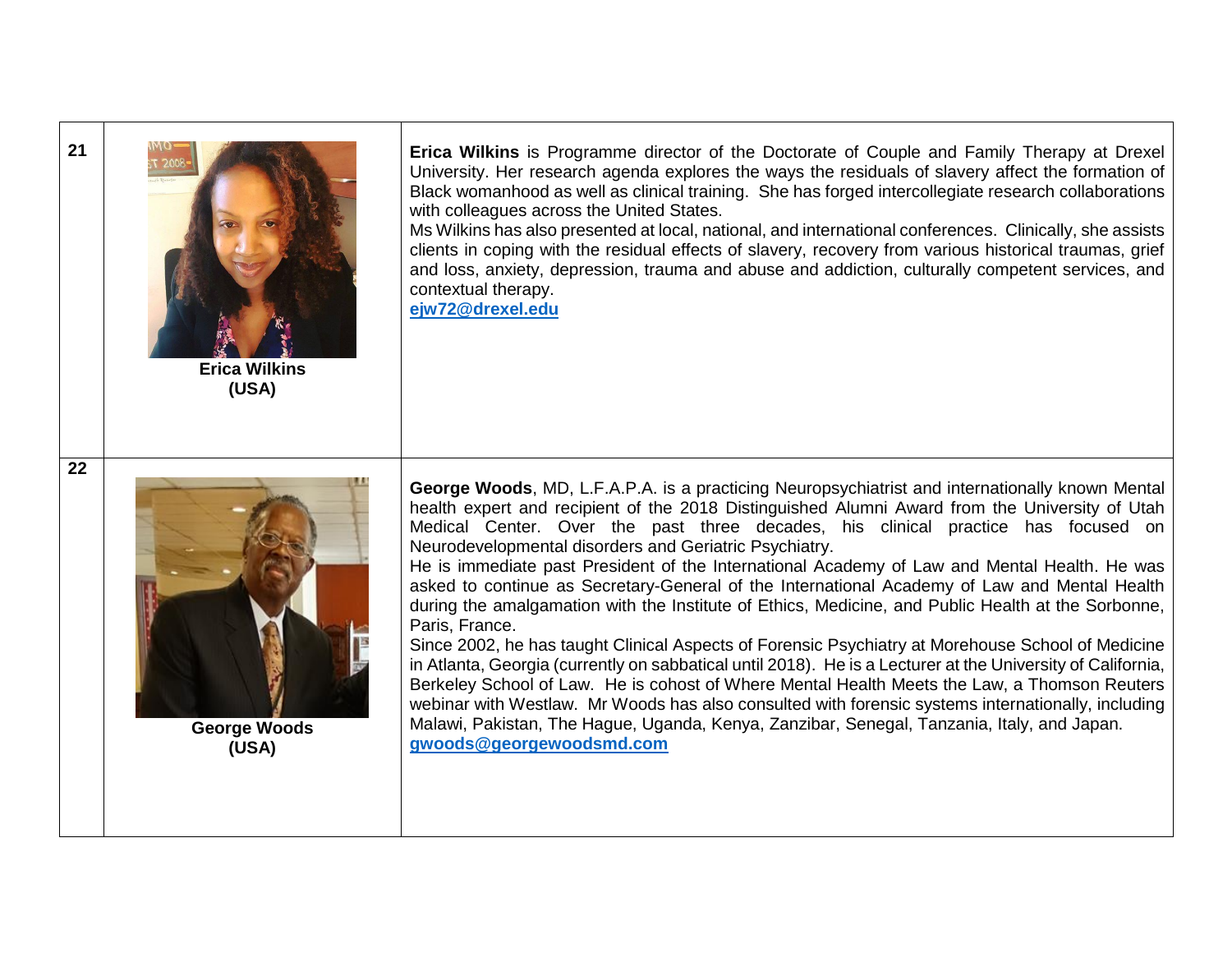## **GUERRAND-HERMÈS FOUNDATION FOR PEACE**

**Garrett Thomson** is Chief Executive Officer of the Guerrand-Hermes Foundation for Peace (GHFP) and Director of Research. He received his DPhil from the Oxford University. Currently he is Compton Professor of Philosophy at the College of Wooster, USA. He was formerly the CEO of the World Subud Association in 2005-2010. Garrett is the author of numerous books including Needs; Kant; Introduction to Modern Philosophy; and a series of introductory texts on Descartes, Locke, Aristotle, Kant, and Leibniz. He co-edited the six-volume The Longman Standard History of Philosophy. His other recent works include Una Introduccion a la Practica de la Filosofia, On Philosophy and On the Meaning of Life. Most recently, Garrett has co-authored books as part of the GHFP's research team. **[iscgarrett@gmail.com](mailto:iscgarrett@gmail.com)**

**Garrett Thomson (United Kingdom)**



**Scherto Gill (United Kingdom)**

**Scherto Gill** is a Senior Research Fellow and Executive Secretary of the [Guerrand-Hermès](http://www.ghfp.org/)  [Foundation for Peace](http://www.ghfp.org/) (GHFP). Her research interests centre on understanding the relationships between peace, dialogue, humanisation and well-being, and she actively explores such understanding in fields such as peacebuilding, governance, social transformation and educational innovation. Her writings aim to contribute to debates and explorations within these fields.

Scherto is a Visiting Fellow at the Centre for International Education, University of Sussex, a Visiting Lecturer on the ERASMUS Programme at Crossfields Institute, and a Visiting Lecturer at Zhejiang University.

She serves on the board of the [Spirit of Humanity Forum,](http://www.sohforum.org/) and is a board member of [Ara Pacis](http://arapacisinitiative.org/)  [Initiative](http://arapacisinitiative.org/), and a Trustee of Lewes New School. She is also a Fellow of the Royal Society of Arts (RSA). **[Scherto.gill@ghfp.org](mailto:Scherto.gill@ghfp.org)**

**23**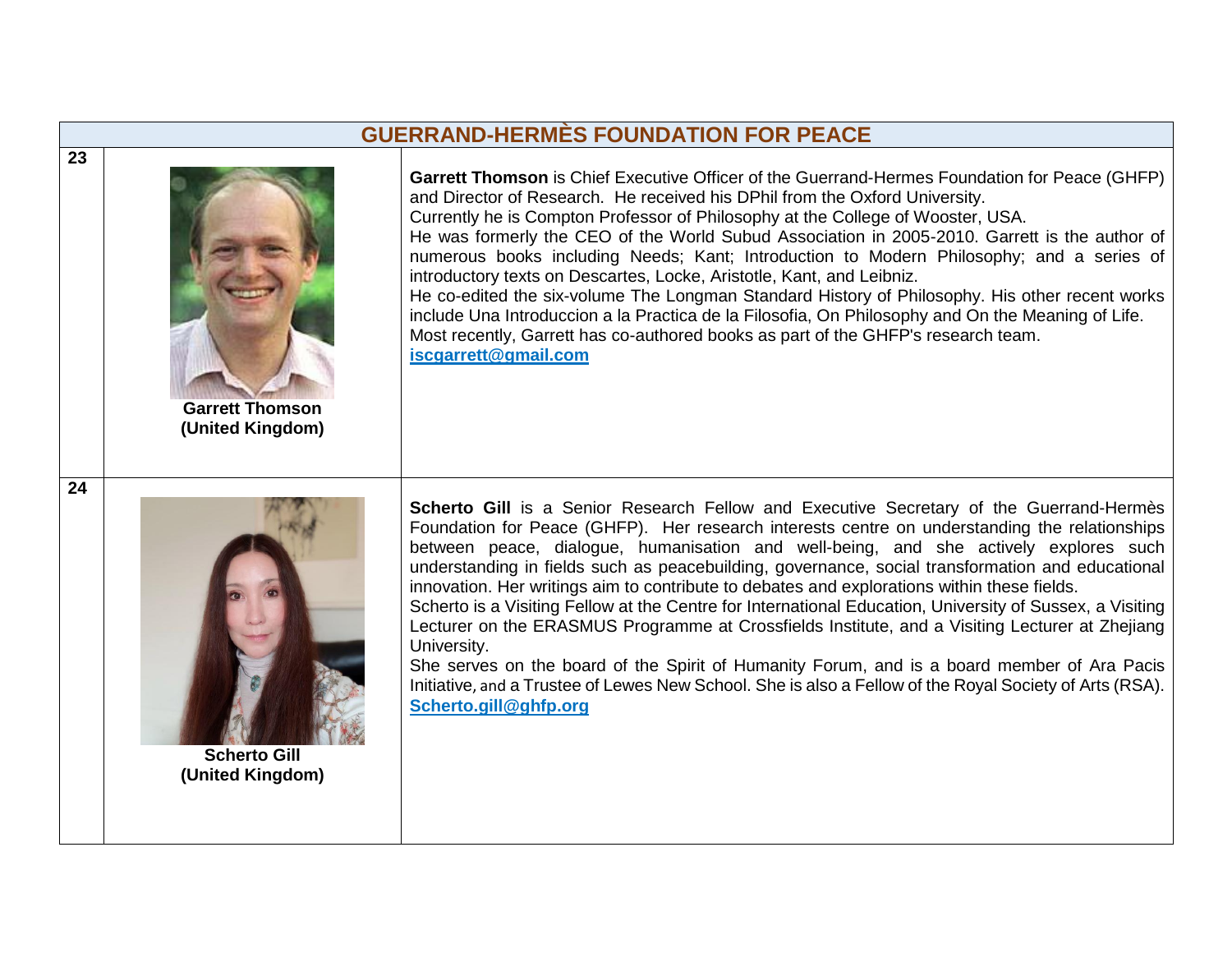### **UNESCO**



**Ali Moussa Iye (UNESCO)**

**Ali Moussa Iye** holds a PhD in Political Sciences from the Institute of Political Sciences in Grenoble, France. He was journalist, editor in Chief of a Weekly newspaper and Director of press and Audio visual in Djibouti before joining UNESCO in 1997. Within UNESCO, he was first Coordinator of the UNESCO Programme of Culture of Peace in the Horn of Africa. He was then in charge of the Democracy Programme and finally of the Programme on the Fight against Racism and Discrimination. He is actually Chief of History and Memory for Dialogue Section and in charge of two important UNESCO Programmes: The Routes of Dialogue (Slave Route Project, Silk Roads project) and the General and Regional Histories Project (History of Humanity, General History of Africa, General History of Caribbean, History of Civilisations of Central Asia, General History of Latin America and The Different Aspect of Islamic Culture). He is the Coordinator of General History of Africa project in particular its Pedagogic Use of and the elaboration of the Volume IX of the GHA. Parallel to his functions at UNESCO, Mr Moussa Iye pursues his research in the field of Political Anthropology, in particular on the Endogenous socio-political organisation of Pastoralists. Among his various publications, is the pioneer work on the "Pastoral Democracy" republished in 2014 under the title "Le verdict de l'Arbre : essai sur une démocratie endogène afrciaine". **[a.moussa-iye@unesco.org](mailto:a.moussa-iye@unesco.org)** 

## **BERKLEY CENTER / GEORGETOWN UNIVERSITY**



**Terrence L. Johnson** is an Associate professor of Religion and government at Georgetown University, where he has joined appointments in the Department of Theology and the Department of Government. He is an affiliate member of the Department of African American Studies.

Johnson is also a faculty fellow at the Berkley Center and serves on the executive committee of the Program for Jewish Civilization. His research interests include ethics, political theory, African American religions, and religion and public life. He previously was an assistant professor of religion at Haverford College from 2008 to 2013; Johnson also worked at Harvard University from 1999 to 2001 as proctor.

He is the author of Tragic Soul-Life: W.E.B. Du Bois and the Moral Crisis Facing American Democracy (2012); his current book project addresses the impact of the American jeremiad on US political discourse. Mr Johnson holds a B.A. from Morehouse College, an M.Div. from Harvard Divinity School. **tlj44@georgetown.edu**

**26**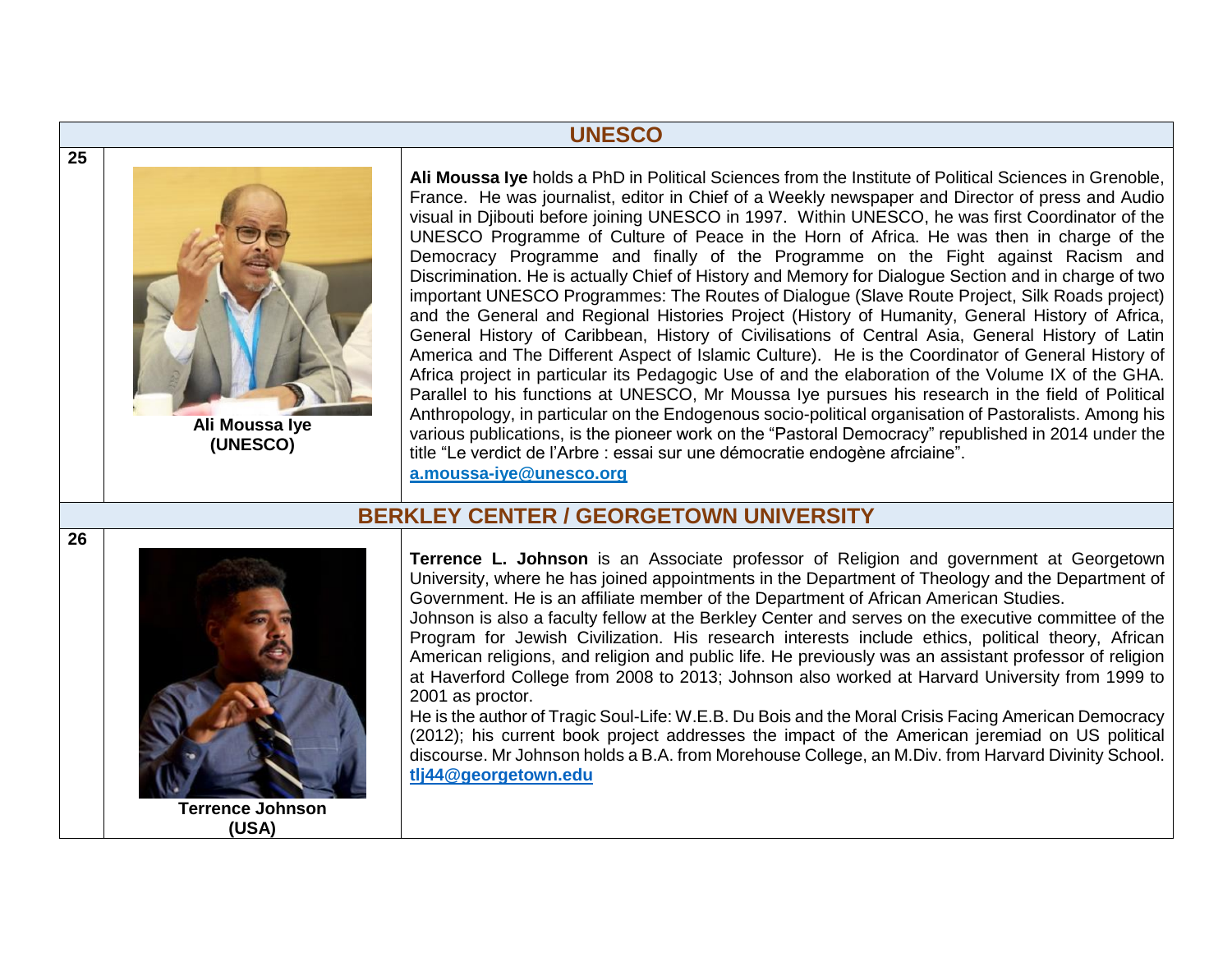| 27 | <b>Katherine Marshall</b>           | Katherine Marshall is Senior fellow at the Berkley Center for Religion, Peace, and World Affairs,<br>where she leads the center's work on religion and global development, and a professor of the practice<br>of development, conflict, and religion in the Walsh School of Foreign Service.<br>She helped to create and now serves as Executive director of the World Faiths Development<br>Dialogue.<br>Marshall, who worked at the World Bank from 1971 to 2006, has nearly four decades of experience<br>on a wide range of development issues in Africa, Latin America, East Asia, and the Middle East,<br>particularly those facing the world's poorest countries. She led the World Bank's faith and ethics<br>initiative between 2000 and 2006. She serves on the boards of several NGOs and on advisory<br>groups, including AVINA Americas, the International Shinto Foundation, the Niwano Peace Prize<br>International Selection Committee, and the Opus Prize Foundation.<br>km398@georgetown.edu                                                                                                                                                                                                        |
|----|-------------------------------------|-----------------------------------------------------------------------------------------------------------------------------------------------------------------------------------------------------------------------------------------------------------------------------------------------------------------------------------------------------------------------------------------------------------------------------------------------------------------------------------------------------------------------------------------------------------------------------------------------------------------------------------------------------------------------------------------------------------------------------------------------------------------------------------------------------------------------------------------------------------------------------------------------------------------------------------------------------------------------------------------------------------------------------------------------------------------------------------------------------------------------------------------------------------------------------------------------------------------------|
| 28 | (USA)<br>Phyllis R. Magrab<br>(USA) | Phyllis Magrab, Professor of Pediatrics, is a well-known pediatric psychologist and Director of the<br>Georgetown University Center for Child and Human Development (GUCCHD), which brings<br>together policy, research, and clinical practice for the betterment of children, youth and their<br>families, especially those with special needs.<br>For over forty years, Dr. Magrab has provided service, conducted research, shaped policy, and<br>trained future professionals on behalf of vulnerable children and their families. She has extensive<br>international experience related to developing services and policies for children, especially children<br>with special need.<br>Currently, among her many international activities, Dr. Magrab is a consultant to UNESCO and<br>holds a UNESCO Chair; serves as the Vice-Chair of the US-Afghan Women's Council, a public<br>private partnership to advance the status of women and children in Afghanistan; and leads an<br>international health and literacy effort. There is an Endowed Chair, the Phyllis R. Magrab Chair,<br>named for her and dedicated to the continuation of her work on behalf of vulnerable children.<br>magrabp@georgetown.edu |